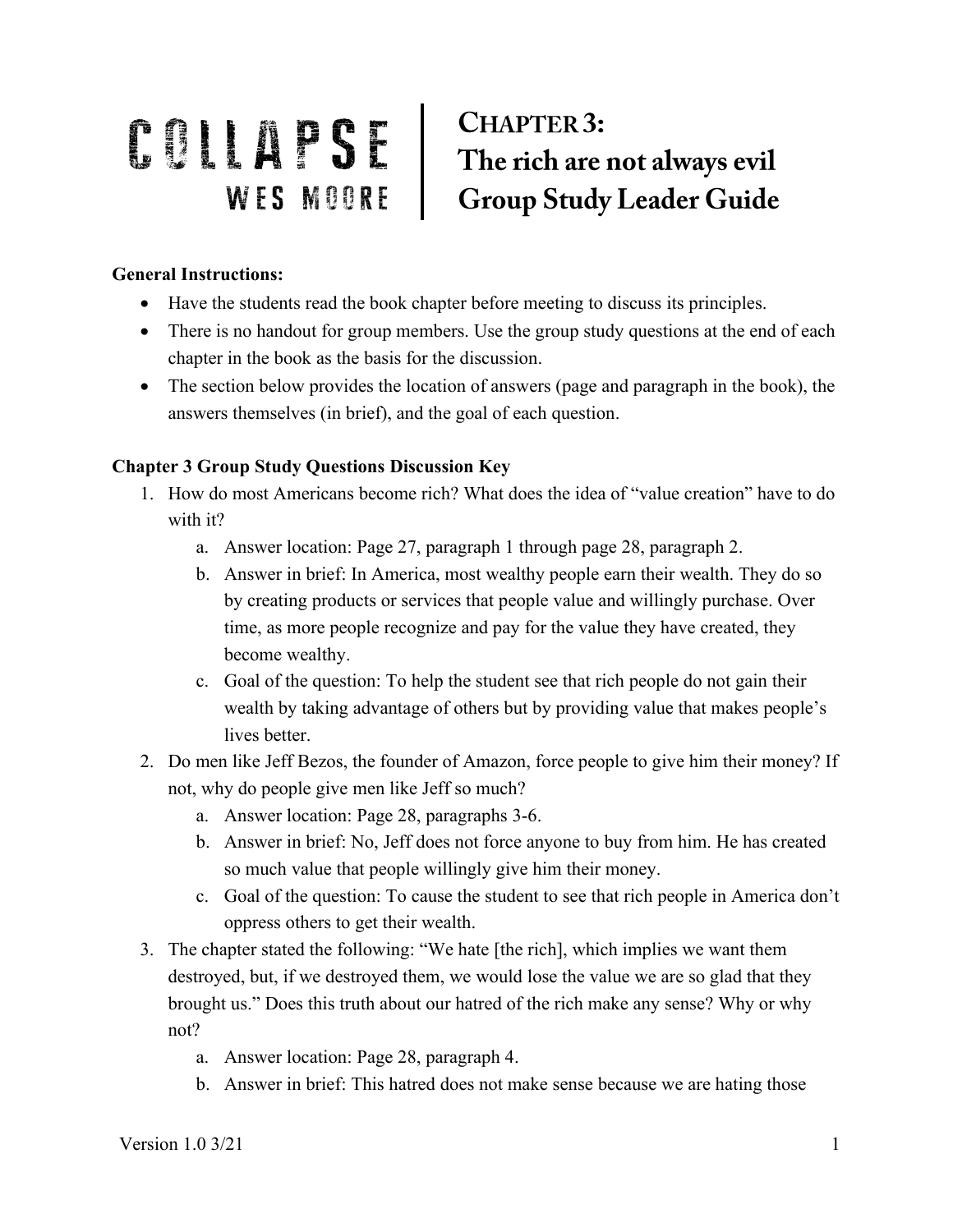who improve our lives.

- c. Goal of the question: To allow the student to see the inconsistency of hating those who help them.
- 4. What would happen if we took away the incentive from men like Larry Ellison (Oracle), Jeff Bezos (Amazon), and Sam Walton (Wal-Mart) by preventing them from becoming rich off the companies they started? Would these big companies still be created if their founders could not earn wealth? What impact would that have on the people of our country?
	- a. Answer location: Page 29 paragraphs 2-3.
	- b. Answer in brief: If we took incentive away, these men would likely not start these businesses and our nation would be poorer because of it.
	- c. Goal of the question: To help the student see the consequences of hating the rich and wanting to take away their incentive.
- 5. Fill in the blank: "The top 1% of wage earners in America (the richest people in the nation) pay more tax than the bottom  $\%$  [a number between 1 and 100] combined." Did this fact surprise you? Why or why not?
	- a. Answer location: Page 29 paragraph 4.
	- b. Answer in brief: 90. Student responses are not correct or incorrect, but it is expected they will be surprised by this.
	- c. Goal of the question: To show the student how much tax burden the rich actually bear in America.
- 6. Name some reasons the chapter suggests that we really hate the rich. Which of these do you think applies the most?
	- a. Answer location: Page 29, paragraph 5 through end of page 30.
	- b. Answer in brief: We hate the rich because 1) we are jealous of them, 2) we are greedy and want what they have earned, and 3) we are told to by manipulative political leaders, many of whom are rich themselves.
	- c. Goal of the question: To cause the student to look into their own hearts to see why people really hate the rich.
- 7. How much are the following people worth: Nancy Pelosi: \$ million. Barack Obama: \$ \_\_\_\_\_\_\_\_\_ million. Bernie Sanders: \$ \_\_\_\_\_\_\_ million.
	- a. Answer location: Page 30, paragraph 4 (and Figure 3.4).
	- b. Answer in brief:  $114, 40$ , and 2.
	- c. Goal of the question: To make the student aware of the wealth of those who encourage them to hate the wealthy, and, by so doing, reveal the hypocrisy of those who use this tactic.
- 8. Based on James 5:1-6, when does God condemn the rich? What do they do in these